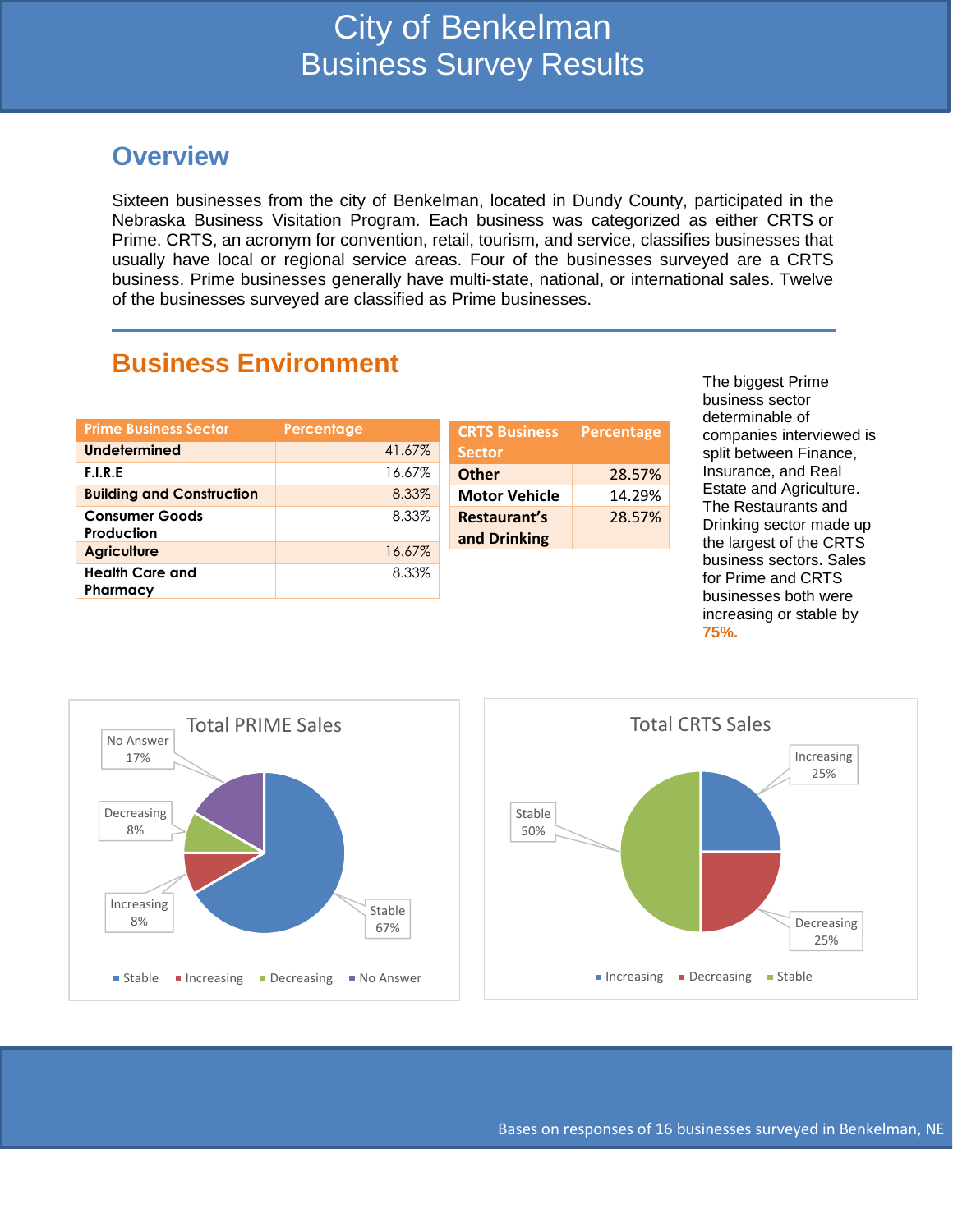# City of Benkelman Business Survey Results



Only 2 of the 12 Prime businesses plan to expand within the next three years. 1 CRTS business either planned on renovating or expanding, out of the four surveyed. Of the 12 Prime businesses surveyed, **25%** of them had launched new products in the past five years. For the same 12, **17%** plan on launching a new product within the next two years. Only **1** CRTS business has plans to introduce new products in the near future.

#### **Workforce**

Only the Prime Businesses commented on their current employment needs. Of those 12 businesses, **58%** of them had a stable amount of unfilled positions. **8%** of the businesses reported an increasing amount of unfilled positions while **17%** reported a decreasing amount. When it comes to employee training and investing in it, nearly half of the business indicated stable investment in employee training. 44% did not comment, 1 business indicated decreasing employee training, and 1 business reported an increase in employee training.

Businesses were asked to rate the area's workforce on a scale from 1 to 7 in two categories, availability of the workforce and quality of the workforce, with 7 as the best ranking and 1 as the lowest. The average ranking for availability of workforce was **2.80** and the average ranking for quality of the workforce was **3.50**. 2 businesses were not included in the average for both the availability of workforce and the average for quality of workforce.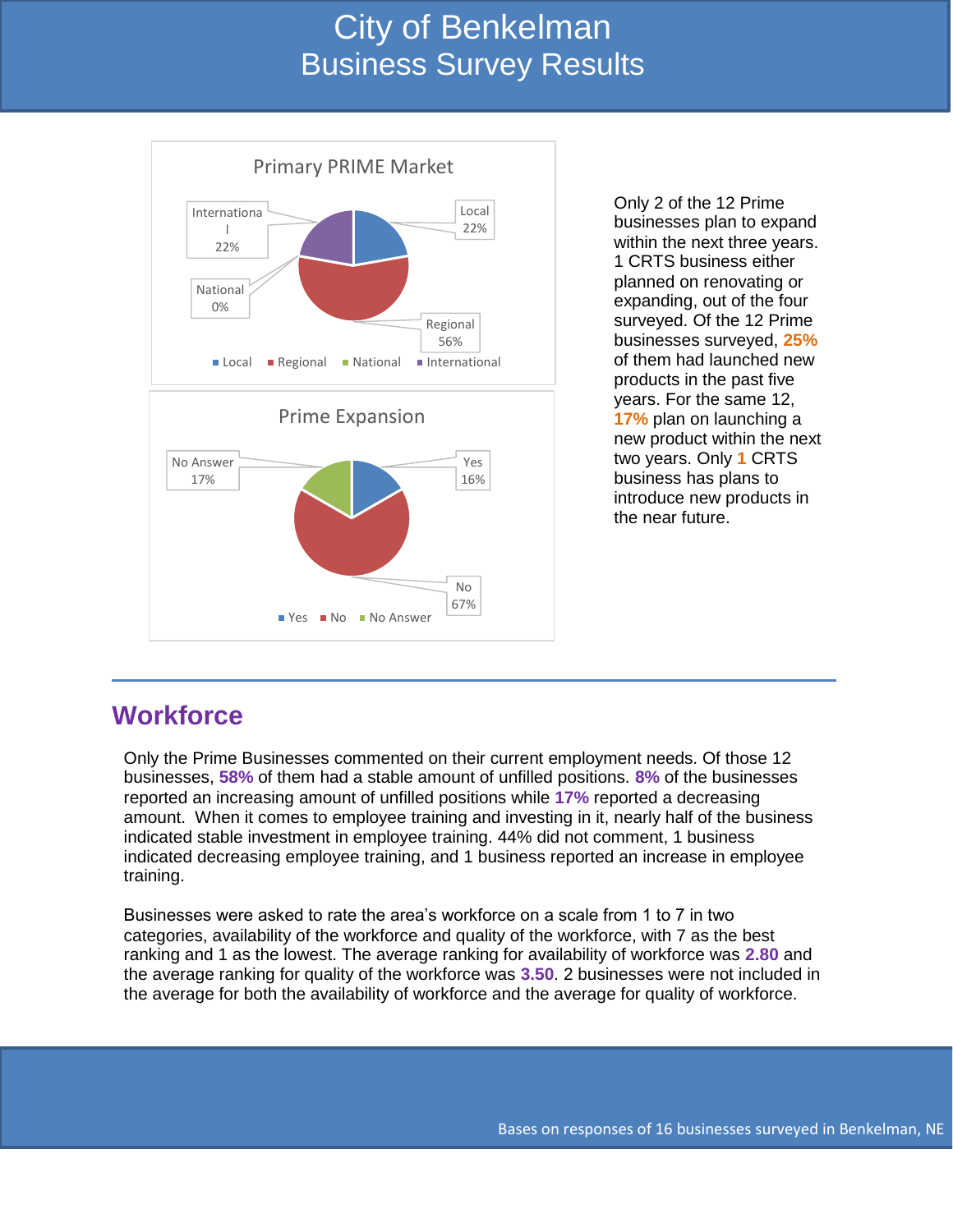# City of Benkelman Business Survey Results

![](_page_2_Figure_1.jpeg)

### **Community Attributes**

The 16 businesses surveyed located in Benkelman are overall satisfied with attributes of their community. Of the 16 businesses surveyed, **62.5%** stated the community's technology infrastructure was adequate. 25% of the businesses did not answer.

*Public services and utilities in the community have been rated on a scale from 1 to 7, with 1 as the lowest ranking (poor) and 7 as the highest (excellent).*

![](_page_2_Figure_5.jpeg)

The twelve Prime businesses in Benkelman were overall happy with community services. The local streets are the only service that noticeably deviates from the average of four. This indicates that more attention should be paid toward the streets going forward. The 4 CRTS businesses were overall happy with the services provided to them. The lowest rated service provided was the local streets**.** All other services are rated to be average or very nearly average.